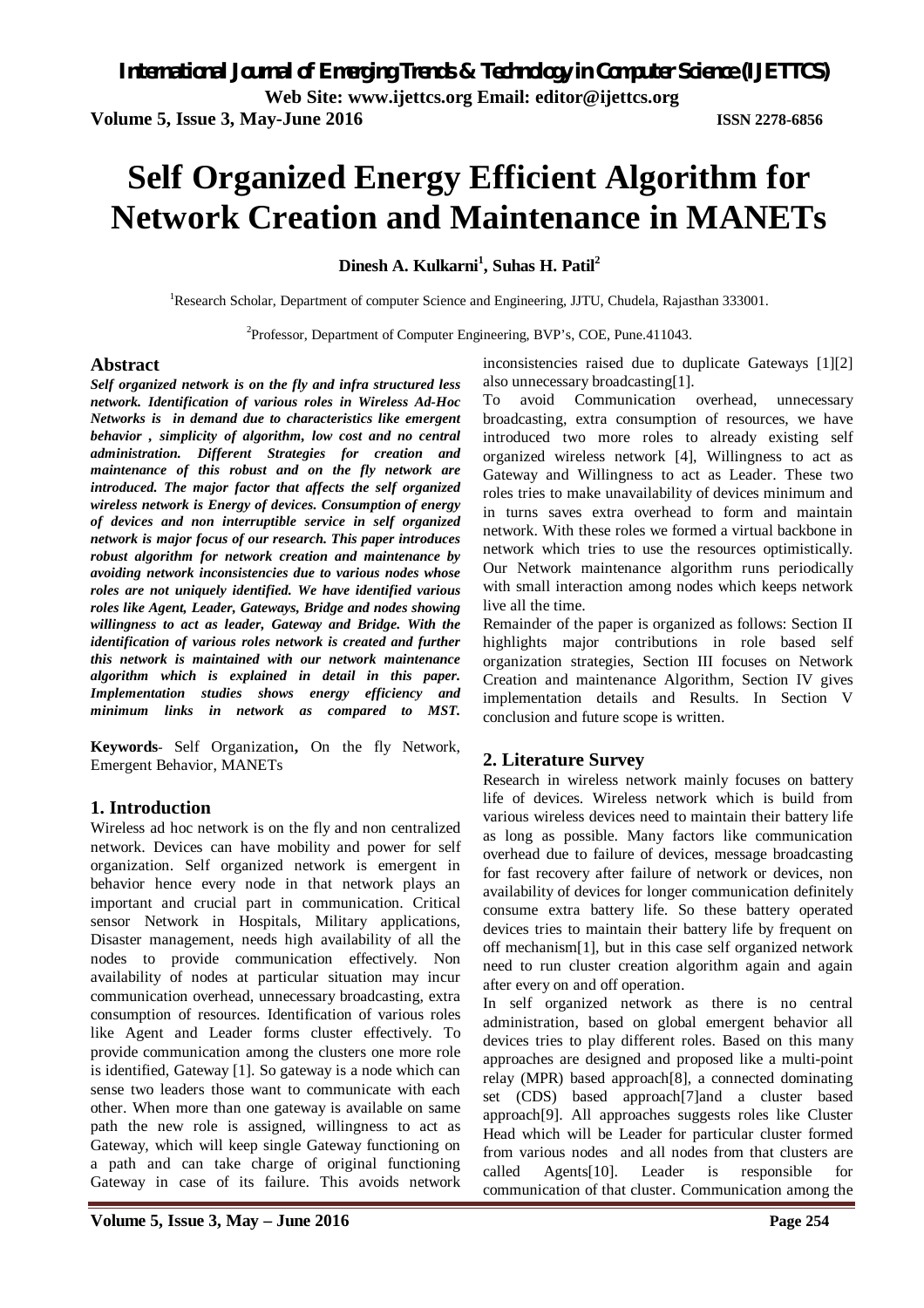*International Journal of Emerging Trends & Technology in Computer Science (IJETTCS)* **Web Site: www.ijettcs.org Email: editor@ijettcs.org** 

### **Volume 5, Issue 3, May-June 2016 ISSN 2278-6856**

cluster is necessary to build entire network, so new role which facilitate the communication between two or more leaders is introduced that is Gateway. Gateway is node which is registered for both the leaders and provide path for communication between two leaders [1]. As wireless network process real time information, unavailability of any particular device at any moment which is responsible for communication may cause communication overhead and unnecessary broadcasting to settle the traffic. So in case of Gateway failure communication between and among clusters is stopped. To avoid this willingness to act as Gateway role is identified [2]. Willingness to act as a gateway is node which is additional gateway present on same path where already Gateway is present and handling the traffic for that particular path. If more than one gateway is present on same path due to duplicate gateway broadcasting will be more and network inconsistency may occur which is avoided by adding willingness to act as gateway role[4][5].

To provide communication support and avoid Leader failure we have introduced new role for Leader backup [4]. This new role willingness to act as Leader will be normal agent of cluster which can take charge of present leader in case of Leader failure[4]. This willingness Leader is decided such that it should have maximum battery life remained and must be visible to almost all nodes within that cluster. Suggesting this new node avoids the requirement of running leader selection or election algorithm in case of failure of leader, in turns avoids unnecessary broadcasting[4].

Further Network segmentation is the situation when two clusters cannot communicate with each other as they cannot communicate directly through their visibility or through gateways.

This situation is tackled by defining a role Bridge [1]. Bridge is a role which is associated with two particular nodes which are registered for two different clusters and can view each other for communication. With the help of bridge two clusters can communicate with each other even though they are facing network segmentation problem [1]. As our focus is to maintain the network and provide uninterrupted service throughout network it is now necessary to provide backup mechanism for Bridge also.



**Fig.1** Assignment of roles to form Virtual Backbone

As shown in figure1, failure of Leader, Failure of Gateway and Failure of Bridge needs backup mechanism. Hence we presented new roles willingness to act as Bridge to provide backup to Bridge and Willingness to act as Leader in case of cluster failure [4]. Following section describes- the network creation with two new roles willingness to act as Leader and Willingness to act as Bridge, Criteria for selection of willingness to act as Bridge and Network creation and maintenance algorithm for effective virtual backbone formation.

# **3. Network Creation and Maintenance (NCAM) Algorithm for Effective Virtual Backbone Formation**

This algorithm creates network by identifying various roles like Agent, Leader, Gateway, Bridge, willingness to act as Bridge and willingness to act as Leader [4].

With the arrival of new node network creation algorithm starts. New node will check for Leader to register, else will declare itself as Leader. In case of Leader already present the new node registers itself as a Agent. Thus various clusters with cluster head as Leader and member as Agents are formed with the help of general Leader Election Algorithm. If a node is registered for two different Leaders that node will get role as Gateway. So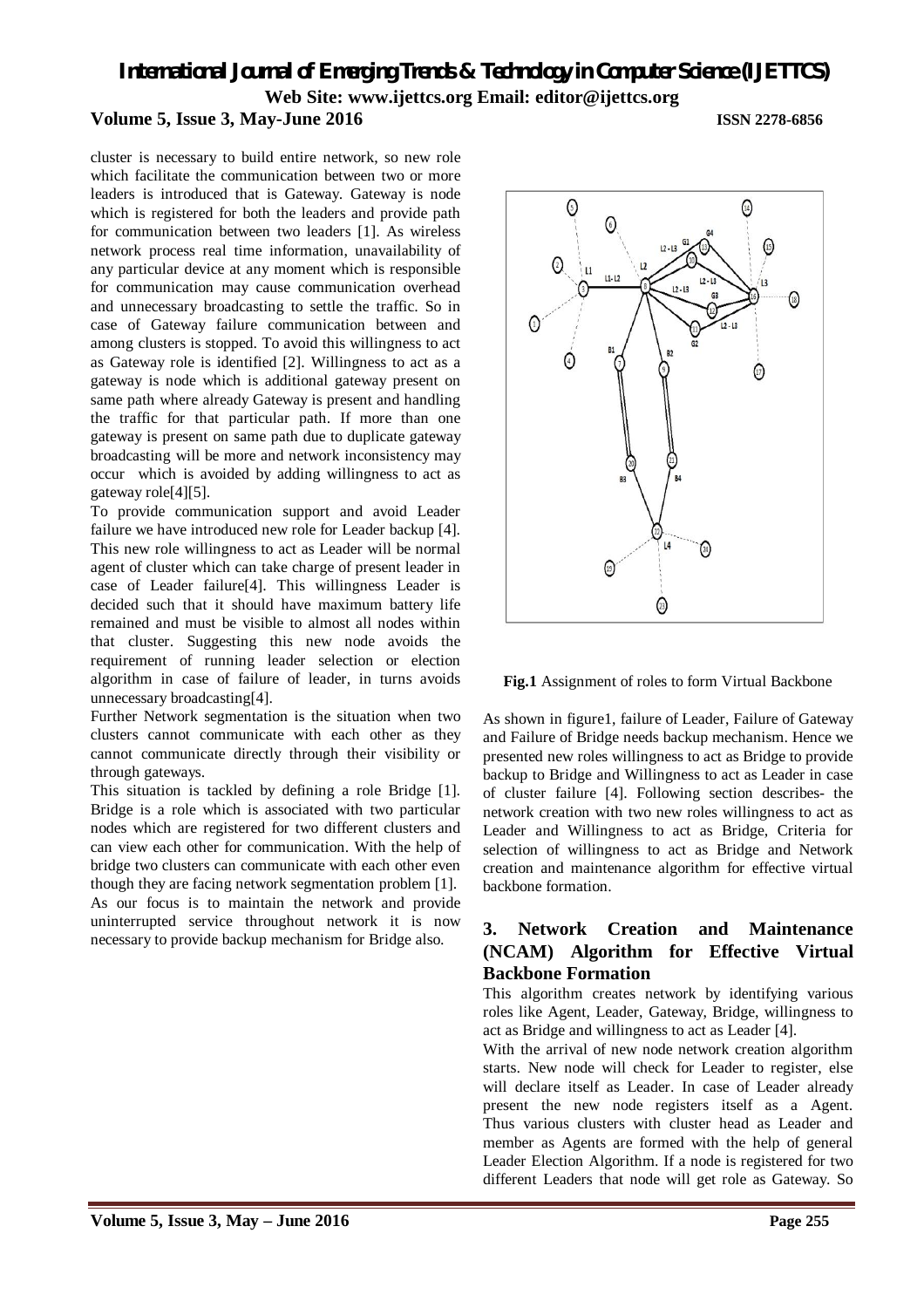# *International Journal of Emerging Trends & Technology in Computer Science (IJETTCS)* **Web Site: www.ijettcs.org Email: editor@ijettcs.org Volume 5, Issue 3, May-June 2016 ISSN 2278-6856**

Gateway facilitates communication between or among Leaders. To avoid duplicate Gateways on same path and unnecessary broadcasting when more than two gateways present, the duplicate gateway will work as backup node



#### **Fig. 2**. Role assignment by Network Creation and Maintenance (NCAM) Algorithm

in case of failure and is known as willingness to act as Gateway. As wireless network is distributed network we need to consider network segmentation problem which can disturb communication. Network segmentation problem generally arises due to mobility of wireless devices or nodes. In this case two clusters are not able to communicate directly or through Gateway. In such situation if there are particular nodes which are visible to each other and can facilitate communication between or among clusters are known as Bridge. So bridge role is formed from two distinct node from two different clusters which are visible to each other. Here network is created with all mentioned role and to provide uninterrupted service we have proposed Network maintenance algorithm.

The need for network maintenance algorithm is raised because of mobility of node in wireless network, on the fly nature and emergent behavior of self organized nodes. If Leader fails, communication for that cluster will stop automatically or traditional election algorithm works for

new leader selection. We have provided the backup node which can take charge of failed Leader immediately to avoid overhead due to Leader election algorithm. This back up node will be from same cluster and with same configuration as that of failed Leader and can take charge of failed leader, called as willingness to act as Leader. This new role willingness to act as Leader maintains all the table information that Leader held like number of nodes attached, membership, energy levels so that willingness to act as leader will work as agent in case of normal situation and takes charge of leader in case of failure of Leader. Now this situation is analyzed in case of Bridge also. We proposed a new role willingness to act as Bridge to provide backup to Bridge. This willingness to act as bridge exhibit the properties like Bridge. Bridge is responsible for communication between two or more clusters which are separated by network segmentation. In case of failure of node which is participated to form bridge causes bridge crash and disturbs the communication. In such situation the willingness to act as Bridge will take charge of this failed Bridge. Thus our Network Creation and maintenance algorithm identifies different roles and to maintain created network new roles are added and backup is provided. Backup nodes are selected on the basis of high energy availability high  $\Delta$ . The whole algorithm is as follows:

With the arrival of new node at  $t=0$ . Network creation Algorithm and maintenance of Network works as follows:

#### **Algorithm1: Network Creation**

If Node Exist  $\neq 0$ If NodeLeaderNo  $=0$  then Role **←Leader** ElseIf Role =Leader LeaderElection() ElseIfNodeLeaderNo = 1  $Role \leftarrow Agent$ If  $Role \leftarrow Agent&&NodeAgentNo=1$  $Role = WL$  Else NodeLeaderNo>1 Role  $\leftarrow$  gateway If Role= Gateway &&NodeGatewayNo>1 then  $Role = WG$ If Agent1 € Leader1 & & Agent2 € Leader2 & & Agent1 ↔ Agent2 Role  $\leftarrow$  Bridge{Agent1 & Agent2} ElseIf NodeBridgeNo=1 Role=WB{Agent1#,Agent2#} Else

EndIf

Roe  $\leftarrow$ Any

**Volume 5, Issue 3, May – June 2016 Page 256**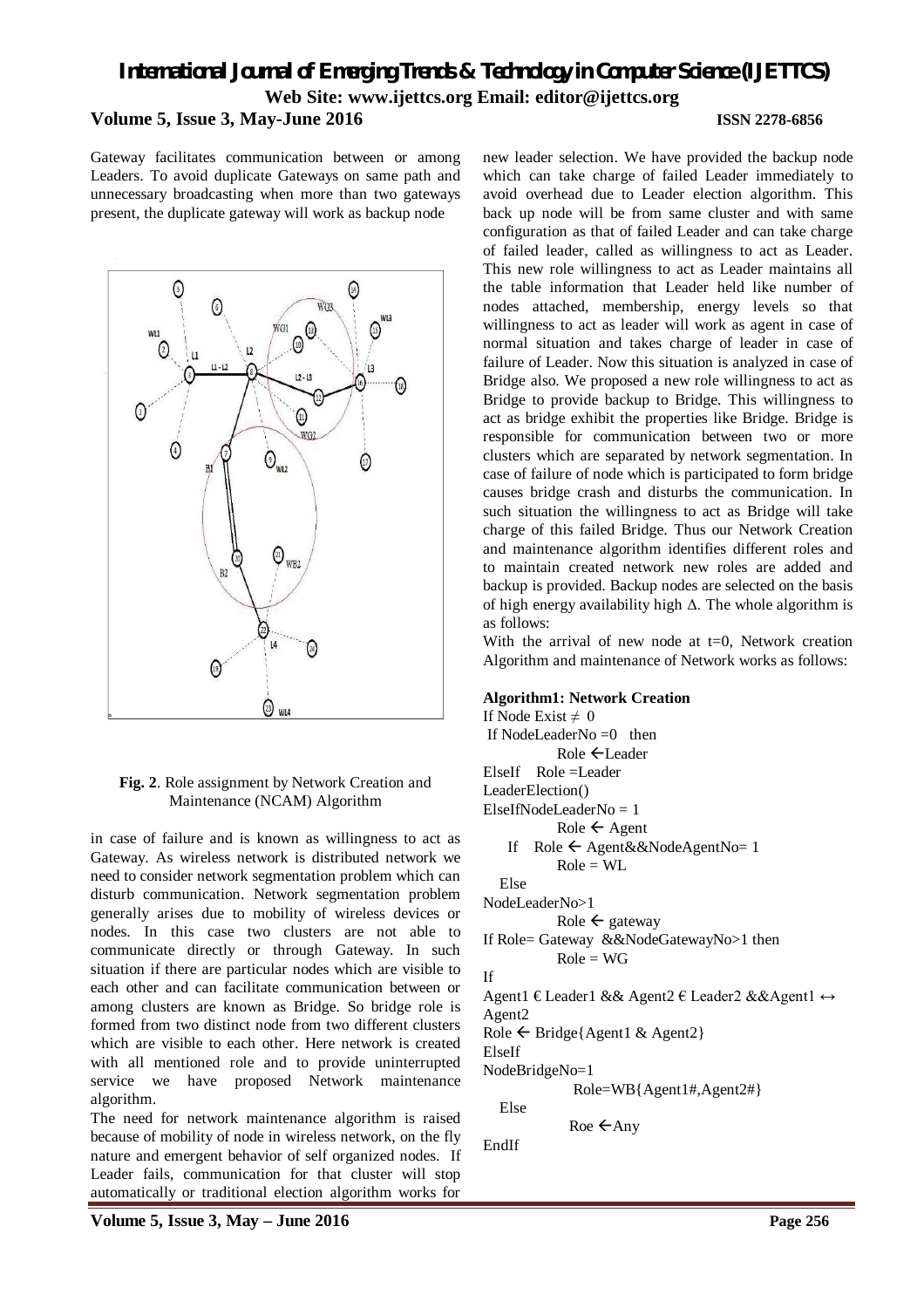# *International Journal of Emerging Trends & Technology in Computer Science (IJETTCS)* **Web Site: www.ijettcs.org Email: editor@ijettcs.org**

# **Volume 5, Issue 3, May-June 2016 ISSN 2278-6856**

| <b>Algorithm 2: Network Maintenance</b>                      |
|--------------------------------------------------------------|
| At $(t=0)$                                                   |
| RoleAssignment() //Algorithm1                                |
| At (t=T    Leader!Available   Gateway !available    Bridge   |
| !Available)                                                  |
| $t = T = 15$                                                 |
| If Leader! Available                                         |
| If (Number of $WL > 1$ )                                     |
| $\sigma$ WL high $\Delta$ //select WL with High energy       |
| Else Leader $\leftarrow$ WL                                  |
| Else                                                         |
| LeaderElection()                                             |
| If Gateway! Available                                        |
| If (NumberofWG $>1$ )                                        |
| $\sigma$ WGhigh $\Delta$ //select Wg with High energy        |
| Else Gateway ← WG                                            |
| If (Leader1 $\leftrightarrow$ Leader2) //Checking Visibility |
| Add to VirtualBackbone                                       |
| If Bridge ! Available                                        |
| If (Number of $WB >1$ )                                      |
| $\sigma$ WBhigh $\Delta$ //select WB with High energy        |
| Else B $\leftarrow$ WB                                       |
| $t = t + 15$                                                 |
| END                                                          |

Same algorithm is implemented using NS2.34 and results are noted down. Simulation study has shown that our results with Algorithm1 and Algorithm2 give solution which is mapping to MST.

### **4. Simulation and Experimental Results**

NS-2.34 is widely used network simulator for wireless network [6]. Simulation starts at time t=0. We have made assumptions regarding energy, transmission power and Environment.

The initial configuration of agents is as follows:

• The initial energy of every node is 2 J;

• The maximum transmission range is 10 m.

We are checking our results at the time t=200 seconds. To calculate total energy consumption we have considered summation of energy of all nodes at time  $t=0$  and at time

t=200s. Comparative analysis is done for MST, SOS [1] and our Network creation and maintenance algorithm (NCAM).Graph Plotted shows residual energy with NCAM and residual energy with basic self organization algorithm against time. Energy consumed by NCAM algorithm shows minimum energy consumption than basic self organization algorithm.



Table 1 Shows Comparative study of our Network Creation and Maintenance Algorithm (NCAM) with MST and SOS [1].

Experimental results have shown that our algorithm gives solution which is mapping to MST. As we are providing backup mechanism for Leader, Gateway and Bridge this automatically avoids the problem of retaining duplicate links for communication.

| <b>Table 1:</b> Combarison of NCAM with MST |        |                   |                     |            |             |                           |                   |               |  |
|---------------------------------------------|--------|-------------------|---------------------|------------|-------------|---------------------------|-------------------|---------------|--|
| <b>Environment</b>                          |        |                   | No of Communication |            |             | <b>Performance with %</b> |                   |               |  |
|                                             |        |                   | <b>Links</b>        |            |             |                           |                   |               |  |
| <b>Transmission</b>                         | No. Of | <b>Dimensions</b> | <b>MST</b>          | <b>SOS</b> | <b>NCAM</b> | <b>Links</b>              | <b>Links</b>      | $\frac{0}{0}$ |  |
| Range                                       | Agents |                   |                     |            |             | <b>Deactivated</b>        | <b>Difference</b> | Improvement   |  |
| 15Mts                                       | 50     | 100x100           | 49                  | 56         | 49          |                           |                   | 100%          |  |
| 15Mts                                       | 60     | 100x100           | 59                  | 68         | 59          |                           |                   | 100%          |  |
| 15Mts                                       | 70     | 100x100           | 69                  | 88         | 69          |                           |                   | 100%          |  |
| 15Mts                                       | 80     | 100x100           | 79                  | 96         | 79          |                           |                   | 100%          |  |
| 15Mts                                       | 100    | 100x100           | 99                  | 125        | 99          |                           |                   | 100%          |  |

#### Table 1: Comparison of NCAM with MST